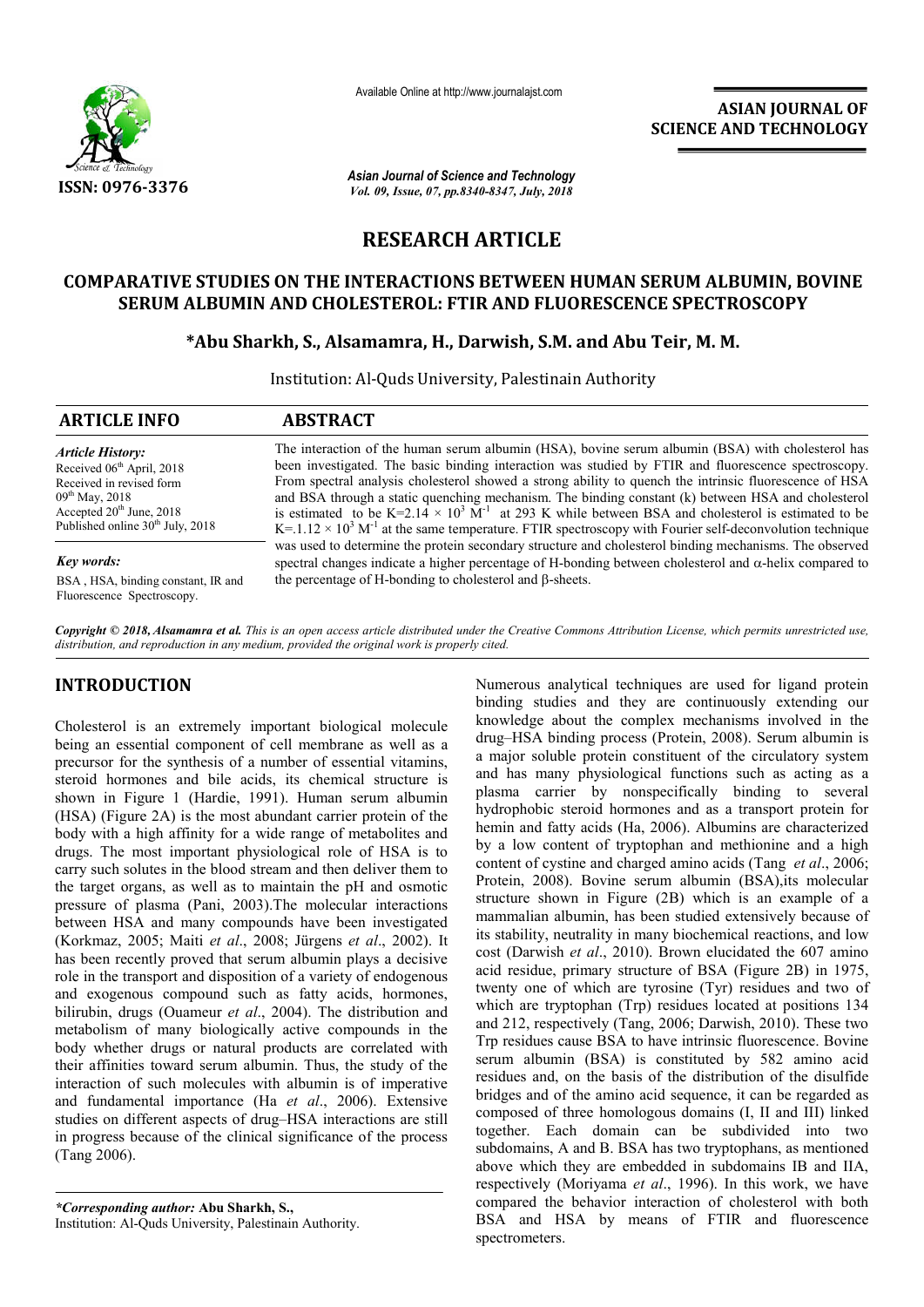

**Fig.1. Chemical structure of cholesterol**



**Fig. 2. Chemical structure of HSA and BSA**

This work will be limited to the mid-range infrared, which covers the frequency range from  $4000$  to  $400 \text{ cm}^{-1}$ . This wavelength region includes bands that arise from three conformational sensitive vibrations within the peptide backbone (Amides I, II and III) of these vibrations, Amide I is the most widely used and can provide information on secondary structure composition and structural stability (Cui *et al*., 2008; Kang *et al*., 2004; Rondeau *et al*., 2007). Infrared spectroscopy provides measurements of molecular vibrations due to the specific absorption of infrared radiation by chemical bonds. It is known that the form and frequency of the Amide I band, which is assigned to the C=O stretching vibration within the peptide bonds is very characteristic for the structure of the studied protein.

From the band of the secondary structure, components peaks (α-helix, β-sheets) can be derived and the analysis of this single band allows elucidation of conformational changes with high sensitivity (Darwish, 2010). Other spectroscopy techniques are usually used to study the interaction of many small molecules to proteins, fluorescence spectroscopy is commonly used because of its high sensitivity, rapidity and ease of implementation (Wybranowski *et al*., 2008; Sereikaite, 2006; Jianghong *et al*., 2008).

### **MATERIALS AND METHODS**

HSA (fatty acid free), BSA, and Cholesterol in solid form were purchased from Sigma Aldrich chemical company and used without further purifications. The data was taken using thin films samples for FTIR measurements and solution samples for fluorescence measurements.

**Preparation of HSA, BSA stock solution:** HSA and BSA were dissolved in phosphate buffer saline pH 7.4 (80mg/ml) .

**Preparation of Cholesterol stock solution:** Cholesterol was dissolve in phosphate buffer saline (0.0009373g/ml), the solution was put in ultrasonic water path (SIBATA AU-3T) for six hours to ensure that all the amount of cholesterol was dissolved completely.

**HSA-Cholesterol solutions:** The final concentration of HSA-Cholesterol solutions were prepared by mixing equal volume of HSA solution and Cholesterol solution with various concentration. HSA concentration in all samples is 40mg/ml. However, the concentration of Cholesterol in the final protein cholesterol mixtures were decreased such that the molecular ratio (HSA:Cholesterol) started at 10:18, 10:14, 10:10, 10:6, and ended at 10:2.

**BSA-Cholesterol solutions:** The same procedure was done for the BSA-Cholesterol solutions by mixing equal volume of BSA solution and Cholesterol solution with various concentration. BSA concentration in all samples is 40mg/ml. However, the concentration of Cholesterol in the final protein cholesterol mixtures were decreased such that the molecular ratio (BSA:Cholesterol) started at 0.125, 0.25, 0.5, and 1 mM.

**Thin film preparations:** Silicon windows (NICODOM Ltd) were used as spectroscopic cell windows. The optical transmission is high with little or no distortion of the transmitted signal. The 100% line of a NICODOM silicon window shows that the silicon bands in the Mid Infra Red (MIR) region do not exhibit total absorption and can be easily subtracted. 50µl of each sample of HSA-Cholesterol mixture were placed on a silicon window and incubated at temperature  $25\text{ °C}$  to evaporate the solvent. To obtain a transparent thin film on the silicon windows, all the samples were prepared at room tempreture. The same procedure was done for the BSA-Cholesterol mixture under the same conditions.

**Fluorospectrometer (NanoDrop 3300):** The fluorescence measurements were performed by a NanoDrop ND-3300 Fluorospectrometer at 25 °C. The excitation source comes from one of three solid-state light emitting diodes (LED's). The excitation source options include: UV LED with maximum excitation 365 nm, Blue LED with excitation 470 nm, and white LED from 500 to 650nm excitation. A 2048 element CCD array detector covering 400–750 nm, is connected by an optical fiber to the optical measurement surface. The excitation is done at the wavelength of 360 nm and the maximum emission wavelength is at 439 nm.

**FTIR Spectroscopy Experimental Procedures:** The FTIR measurements were obtained on a Bruker IFS 66/S spectrophotometer equipped with a liquid nitrogen-cooled MCT detector and a KBr beam splitter. The spectrometer was continuously purged with dry air during the measurements.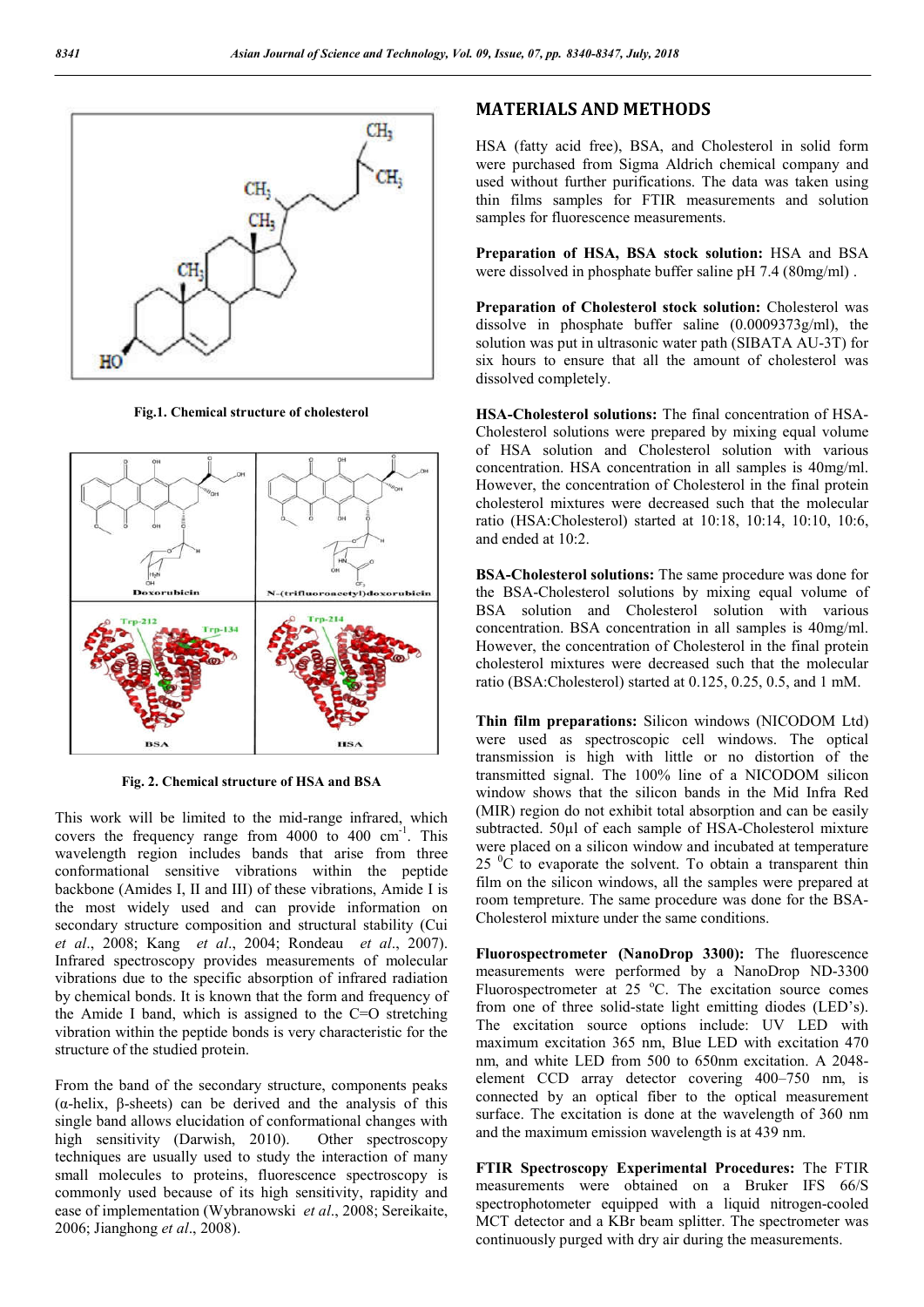

**Fig.3. (A) Fluorescence emission spectra of BSA in the absence and presence of cholesterol in these ratios ( chol: BSA a=0:125, b=0.25, c=0.5, d=1, e=1.4, f=1.8, g=2 ,h=2.2 and i=free cholesterol), (B) Fluorescence emission spectra of HSA in the absence and presence of cholesterol in these ratios ( chol: HSA a=0:10, b=2:10, c=6:10, d=10:10, e=14:10, f=18:10, g=free** 





**Fig. 4. (A) The plot of log( (Fo-F)/F) vs log(L) x10-6 for cholesterol- BSA complexes. (B) The plot of 1/(Fo-F) vs (1/L)×104 for cholesterol- HSA complexes**

The absorption spectra were obtained in the wave number range of 400–4000 cm<sup>-1</sup>. A spectrum was taken as an average of 60 scans to increase the signal to noise ratio, and the spectral resolution was at 4  $cm<sup>-1</sup>$ . The aperture used in this study was 8 mm, since we found that this aperture gives best signal to noise ratio. Baseline correction, normalization and peak areas calculations were performed for all the spectra by OPUS software. The peak positions were determined using the second derivative of the spectra.

The infrared spectra of HSA, BSA, BSA-Cholesterol and Cholesterol–HSA complex were obtained in the region of 1000–1800 cm−1. The FTIR spectrum of free HSA and free BSA was acquired by subtracting the absorption spectrum of the buffer solution from the spectrum of the protein solution. For the net interaction effect, the difference spectra {(protein and Cholesterol solution) – (protein solution)} were generated using the featureless region of the protein solution 1800-2200 cm–1 as an internal standard (Surewicz *et al*., 1993).

#### **RESULTS AND DISCUSSION**

**Fluorescence spectroscopy:** Fluorescence spectroscopy is one of the most widely used spectroscopic techniques in the fields of biochemistry and molecular biophysics today (Royer, 1995). The auto fluorescence of HSA comes from the tryptophan, tyrosine and phenylalanine residues. Actually, the intrinsic fluorescence of HSA is almost contributed by tryptophan alone, because phenylalanine has a very low quantum yield and the fluorescence of tyrosine is almost totally quenched if it is ionized or near an amino group, a carboxyl group or a tryptophan (Sulkowska, 2002). In our investigation of HSA- cholesterol mixtures we have done the excitation at 360nm wavelength and the observed emission was at 439nm wavelength. The fluorescence sensor is based on intramolecular charge transfer (ICT), which is highly sensitive to the polarity of microenvironment. Therefore, it is expected to act as fluorescent probe for some biochemical system like proteins (Tian, 2003). The fluorescence quenching spectra of HSA at various contents of Cholesterol is shown in Figure (3B).

Obviously the fluorescence intensity of HSA gradually decreased while the peak position shows little or no change at all upon increasing the contents of cholesterol, indicating the binding of cholesterol to HSA. Under the same condition, no fluorescence of cholesterol was observed. Which indicates that cholesterol could quench the inner fluorescence of HSA and that the interaction between cholesterol and HSA indeed existed leading to a change in the microenvironment around the tryptophan residue and further exposure of tryptophan residue to the polar solvent (Petitpas *et al*., 2001; Wang *et al*., 2007; Gerbanowski *et al*., 1999). Fluorescence quenching refers to any process, which decreases the fluorescence intensity of a sample (Cui *et al*., 2007). Variety of molecular interactions can result in quenching, these include excited-state reactions, molecular rearrangements, energy transfer, groundstate complex formation, and collisional quenching (Cheng *et al*., 2006). Fluorescence quenching can be induced by different mechanisms, usually classified into dynamic and static quenching (Lakowica, 1973). So, the quenching is not initiated by dynamic collision but from formation of a complex, so static quenching is dominant (Lakowica, 1973; Eftink, 1991) When static equilibrium is dominant one can use the modified Stern-Volmer equation (Lakowicz, 1973)

$$
\frac{1}{F_0 - F} = \frac{1}{F_0 K(L)} + \frac{1}{F_0} \tag{5}
$$

Where K is the binding constant of cholesterol with HSA, and can be calculated by plotting  $1/(F_0-F)$  vs  $1/L$ , Figure (4A). The value of K equals the ratio of the intercept to the slope. The obtained values of K equals K=2.14  $\times$  10<sup>3</sup> M<sup>-1</sup> for Cholesterol -HSA mixtures from Figure (4A) supports the effective role of static quenching.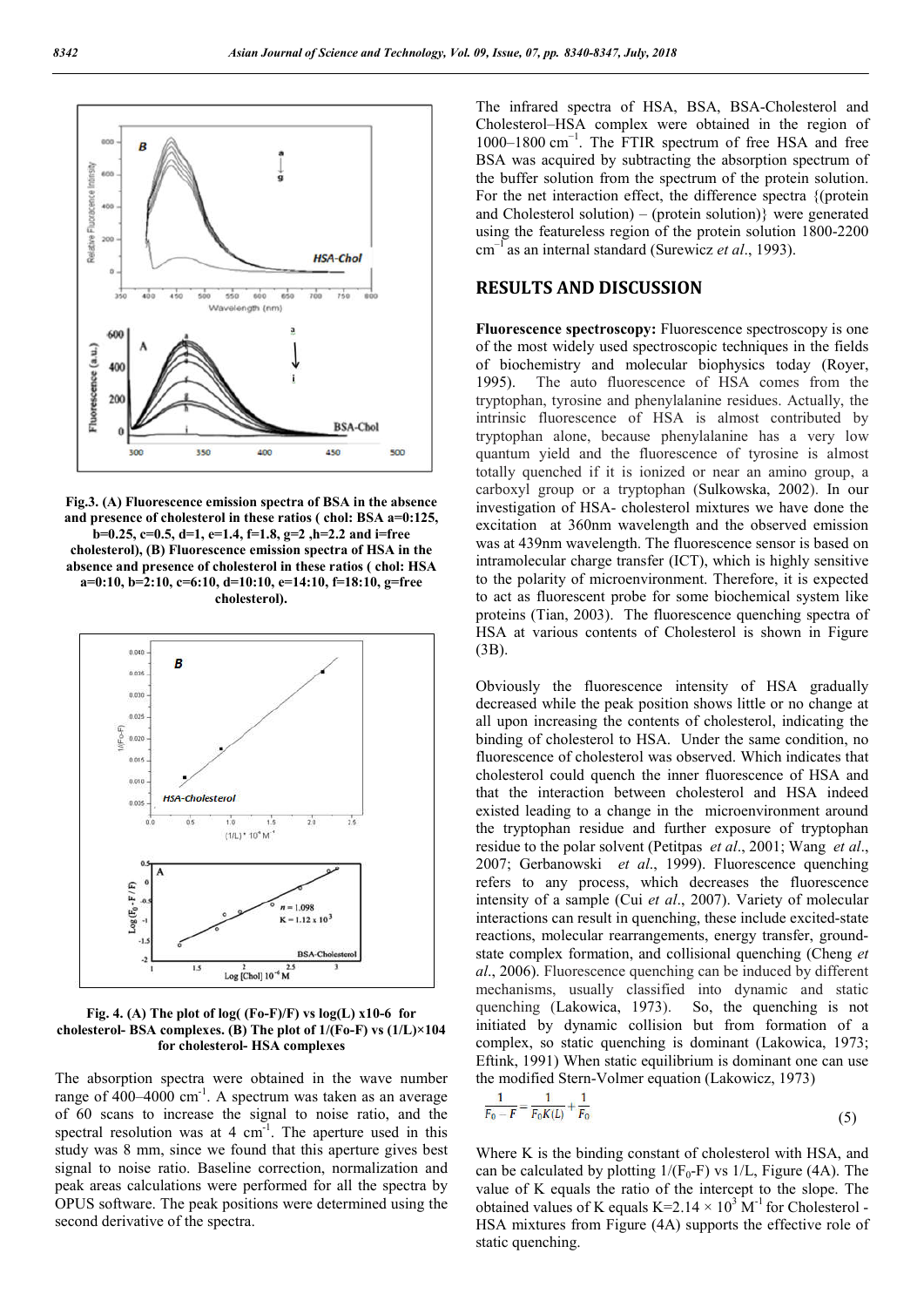



**Fig.5. (A) FT-IR spectra (top two curves) and difference spectra of HSA and its complexes with different cholesterol concentrations in the region 1800-1500 cm-1 . (B) FT-IR spectra (top two curves) and difference spectra of BSA and its complexes with different cholesterol concentrations in the region 1800-600 cm-1**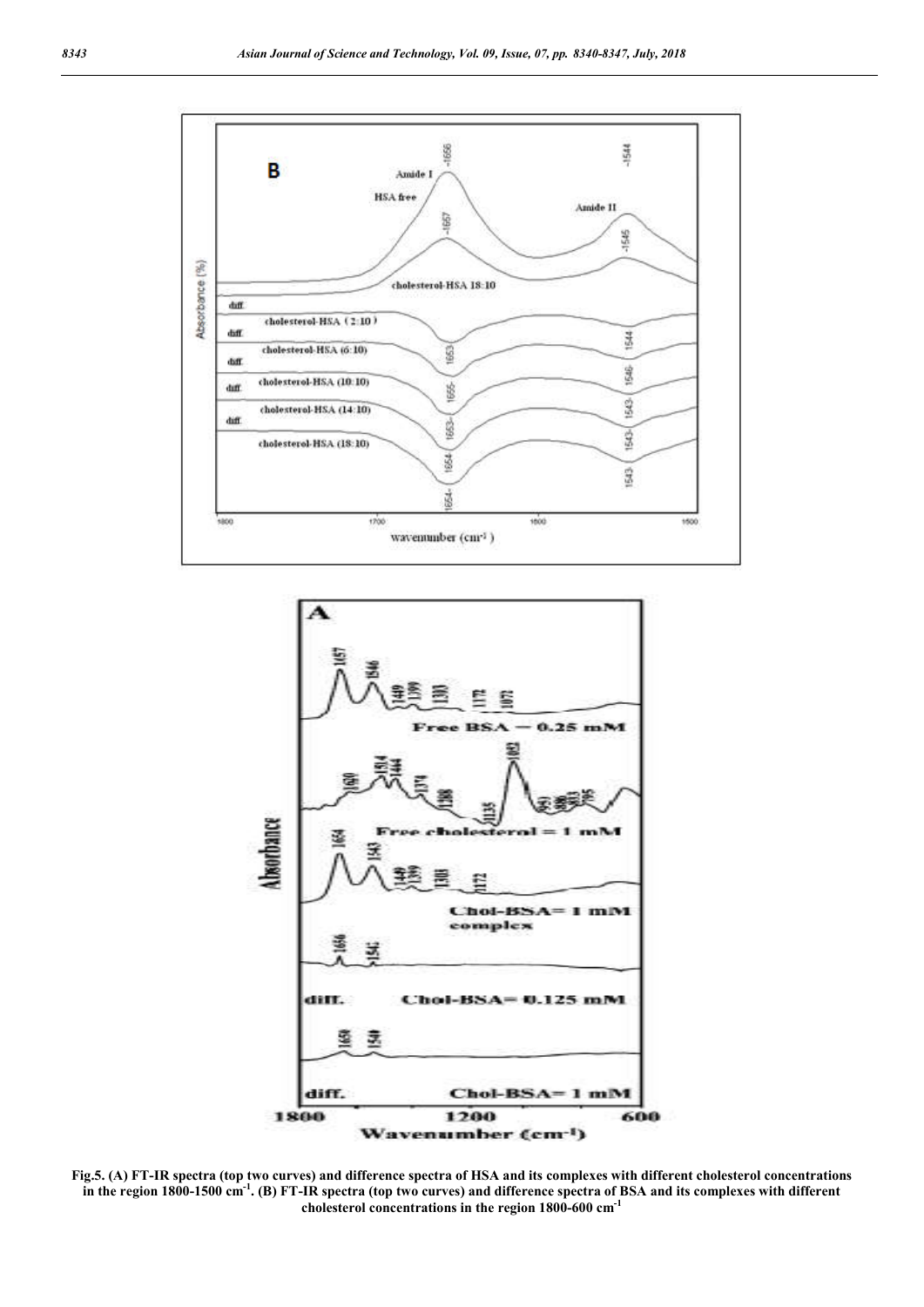

**Fig. 6. (I) Second-derivative enhancement and curve-fitted Amide I region (1610-1700 cm-1 ) and secondary structure determination of the free human serum albumin ( A and B) and it cholesterol complexes ( C and D) with 18:10 cholesterol: HSA ratios. (II) Secondderivative enhancement and curve-fitted Amide I region (1600-1700 cm-1 ) and secondary structure determination of the free bovine serum albumin ( A and B) and it cholesterol complexes ( C and D) with 18:10 cholesterol: BSA ratios.**

The highly effective quenching constant in this case has lead to a lower value of binding constant between the cholesterol and HSA due to an effective hydrogen bonding (Darwish *et al*., 2010). The acting forces between a small molecule substance and macromolecule mainly include hydrogen bond, van der Waals force, electrostatic force and hydrophobic interaction force. It was more likely that hydrophobic and electrostatic interactions beside the hydrogen bonds were involved in the binding process. However, cholesterol might be largely unionized under the experimental conditions, as expected from its structure. Hence, electrostatic interaction could be precluded from the binding process. Thus, the binding of cholesterol to HSA includes the hydrophobic interaction and hydrogen bonds (Wang *et al*., 2008).

The fluorescence of BSA results from the tryptophan, tyrosine, and phenylalanine residues. The intrinsic fluorescence of many proteins is mainly contributed by tryptophan alone, because phenylalanine has very low quantum yield and the fluorescence of tyrosine is almost totally quenched if it is ionized or near an amino group, a carboxyl group, or a tryptophan residue (Petitpas *et al*., 2001). The fluorescence spectra of BSA at various ratios of Cholesterol (0.125, 0.25, 0.5, and 1 mM) are shown in Figure (3A). The fluorescence intensity of BSA decreased regularly with the increasing of Cholesterol concentration. The peak position shows little or no change at all. When the static quenching equation is used (Wang *et al*., 2007)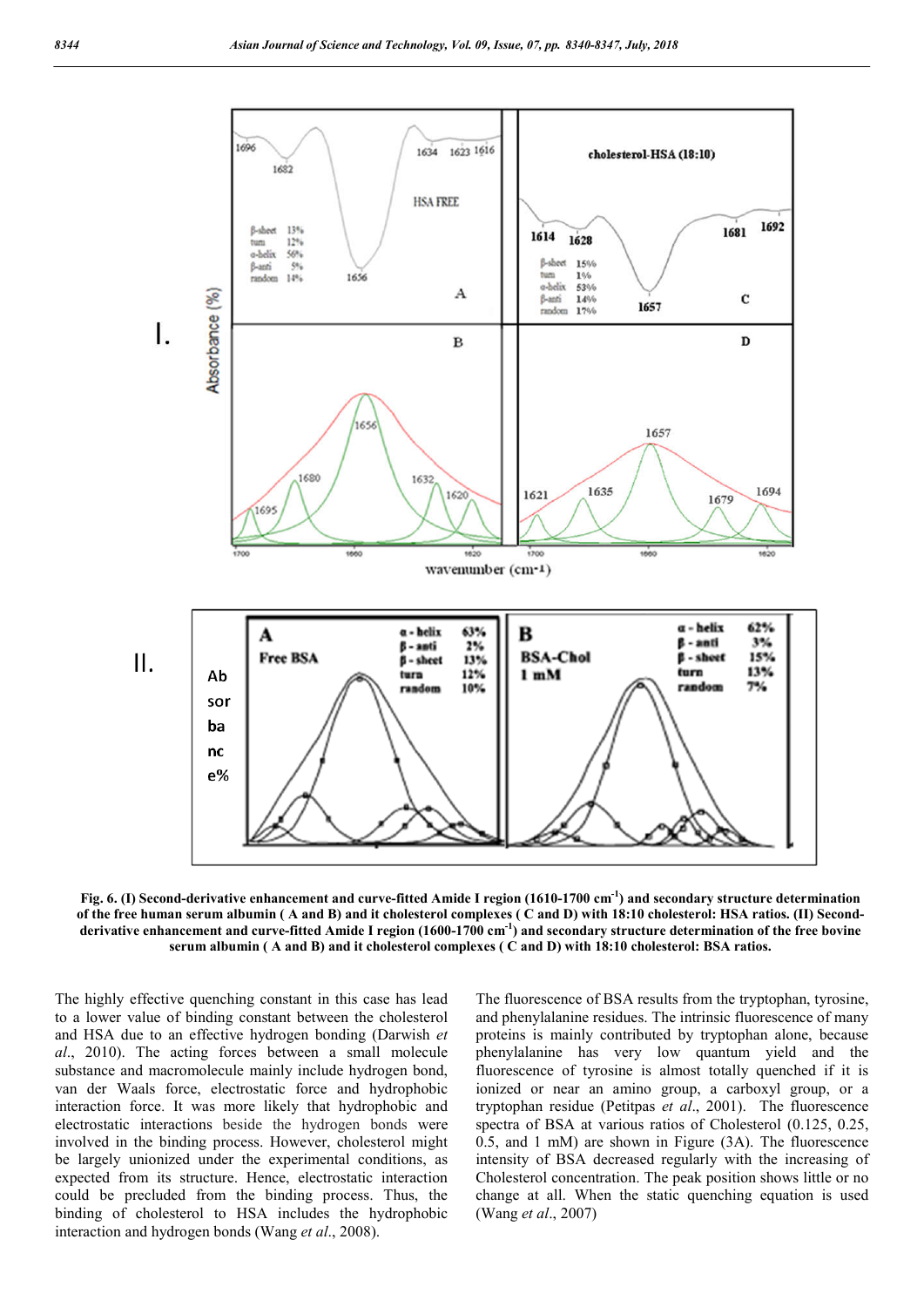$$
\frac{1}{F_0 - F} = \frac{1}{F_0 K(L)} + \frac{1}{F_0}
$$
\n(5)

Where K is the binding constant of cholesterol with BSA, and can be calculated by plotting  $log((F_0-F)/F)$  vs  $log(L)$ , figure (4B). The value of K can be determined from the slope and the intercept shows that the value of K is *K*-Chol =  $1.12 \times 10^3$  M<sup>-1</sup>, which agrees well with the value obtained earlier by UV spectroscopy and supports the effective role of static quenching. The highly effective quenching constant in this case has lead to a lower value of binding constant between the drug and BSA due to an effective hydrogen bonding between cholesterol and BSA. From figures (4 A and B) it was obvious that the binding constant between the cholesterol with HAS and with BSA almost the same which means a weak interaction of the cholesterol with both of them.

**FT-IR Spectroscopy:** FT-IR spectroscopy is a powerful technique for the study of hydrogen bonding (Yang *et al*., 1994), and has been identified as one of the few techniques that is established in the determination of protein secondary structure at different physiological systems (Li *et al*., 2006; Sirotkin *et al*., 2001). Infrared spectra were recorded on a Fourier transform infrared (FTIR) spectrometer. (Impact 420 model), equipped with deuterated triglycine sulfate (DTGS) detector and KBr beam splitter, using AgBr windows. A solution of lipid was added dropwise to the BSA solution with constant stirring to ensure the formation of homogeneous solution and to reach the target lipid concentrations of 0.125, 0.25, 0.5, and 1 mM with a final BSA concentration of 0.25 mM (20 mg/mL). Spectra were collected after 2 h incubation of BSA with lipid solution at room temperature, using hydrated film. Interferograms were accumulated over the spectral range of  $600-4000$  cm<sup>-1</sup> with a nominal resolution of 4  $cm^{-1}$  and 100 scans. The difference spectra ((BSA solution + lipid solution) - (BSA solution)) were generated using the polypeptide antisymmetric and symmetric C-H stretching bands, located at 2800-2900 cm<sup>-1</sup>, as internal standard.

The bands due to protein C-H stretching vibrations do not undergo spectral changes (shifting or intensity variation) upon lipid complexation and, therefore, are commonly used as internal standard. For producing difference spectra these bands were adjusted to the baseline level, in order to normalize difference spectra. Details regarding infrared spectral treatment are given in our recent publication (Arrondo, 1993). The information on the secondary structure of proteins arises from the amide bands which is a result from the vibrations of the peptide groups of proteins. When small molecules bind to a globular protein like HSA, changes in hydrogen bonding which is involved in the peptide linkages would occurs, resulting in changes in the vibrational frequency of the different amide modes (Beauchemin *et al*., 2007; Ganim, 2006). The modes most widely used in protein structural studies are amide I, amide II and amide III. Amide I band ranging from 1600 to 1700  $\text{cm}^{-1}$  and arises principally from the C=O stretching (Haris, 1999) and has been widely accepted to be used for two purposes (Vandenbussche *et al*., 1992). Amide II band is primarily N-H bending with a contribution from C-N stretching vibrations, amide II ranging from 1480 to 1600 cm 1 Amide III band ranging from 1220 to 1330  $cm^{-1}$  which is due to the C-N stretching mode coupled to the in-plane N - H bending mode.

The difference spectra for  $((\text{HSA} + \text{cholesterol}) - (\text{HSA}))$  were obtained in order to monitor the intensity variations of these vibrations; the results are shown in Figures (5A and 5B). Figure (5B) shows FT-IR spectra (top two curves) and difference spectra of HSA and its mixtures with different cholesterol contents in amide I and amide II regions and figure(5B) shows FT-IR spectra (top two curves) and difference spectra of HSA and its mixtures with different cholesterol contents in amide III region. In amide I region clearly there is a strong negative feature at 1654cm<sup>-1</sup> with a little shift in its position, and in amide II region one negative feature was also observed at 1543cm<sup>-1</sup> also with a little shift in its position (Figure 5B). For amide III region two negative feature was observed at  $1245 \text{cm}^{-1}$  and at  $1311 \text{cm}^{-1}$  with a little shift in their positions as cholesterol contents was increased, another weak negative feature was observed at  $1287 \text{cm}^{-1}$  at low content of cholesterol and disappeared as the contents of cholesterol was increased (Figure 5B). It is clearly shown that the strong negative features in the difference spectra became stronger as contents of cholesterol was increased with a little shift in their positions, which are attributed to the intensity decrease in the amide I, II and III bands in the spectra of the cholesterol– HSA mixtures, that is due to the interaction (H bonding) of the cholesterol with protein C=O and C-N groups, and the reduction of the proteins  $\alpha$ -helix structure upon cholesterol–HSA interaction (Krimm, 1986; Purcell *et al*., 2001). The band at 1517 cm-1 of the free HSA, related to the tyrosine amino acid side-chain vibration (Fabian *et al*., 1994; Yamamoto, 1991; Matsuura, 1986), exhibited no spectral changes upon cholesterol mixing, which is indicative of no perturbation of the tyrosine residue in the cholesterol– HSA mixtures. The second derivative resolution enhancement and curve – fitted Amide I, Amide II, and Amide III regions and secondary structure determinations of the free human serum albumin  $(A, B)$  and its cholesterol mixtures  $(C, D)$  with the highest contents of cholesterol in dehydrated films are shown in (Figure 6 (I A and B)). Determination of the secondary structure of HSA and its cholesterol mixtures was carried out on the basis of the procedure described by Byler and Susi (44). In this work, a quantitative analysis of the protein secondary structure for the free HSA and cholesterol– HSA mixtures in dehydrated films is determined from the shape of Amide I, amide II and amide III bands. Infrared Fourier selfdeconvolution with second derivative resolution and curve fitting procedures, were applied to increase spectral resolution and therefore to estimate the number, position and area of each component bands. The procedure was in general carried out considering only components detected by second derivatives and the half widths at half height (HWHH) for the component peaks are kept around 5cm-1 , the above procedure was reported in our lab recent publication (Darwish *et al*., 2010). Based on the above assignments, the percentages of each secondary structure of HSA were calculated by integrated areas of the component bands in amide I, amide II and amide III then summed and divided by the total area. The obtained number is taken as the proportion of the polypeptide chain in that conformation. The reduction of  $\alpha$ -helix intensity percentage in favor of the increase of β-sheets are believed to be due to the unfolding of the protein in the presence of cholesterol as a result of the formation of H bonding between HSA, BSA and the cholesterol. The newly formed H-bonding result in the C–N bond assuming partial double bond character due to a flow of electrons from the C=O to the C–N bond which decreases the intensity of the original vibrations(45) and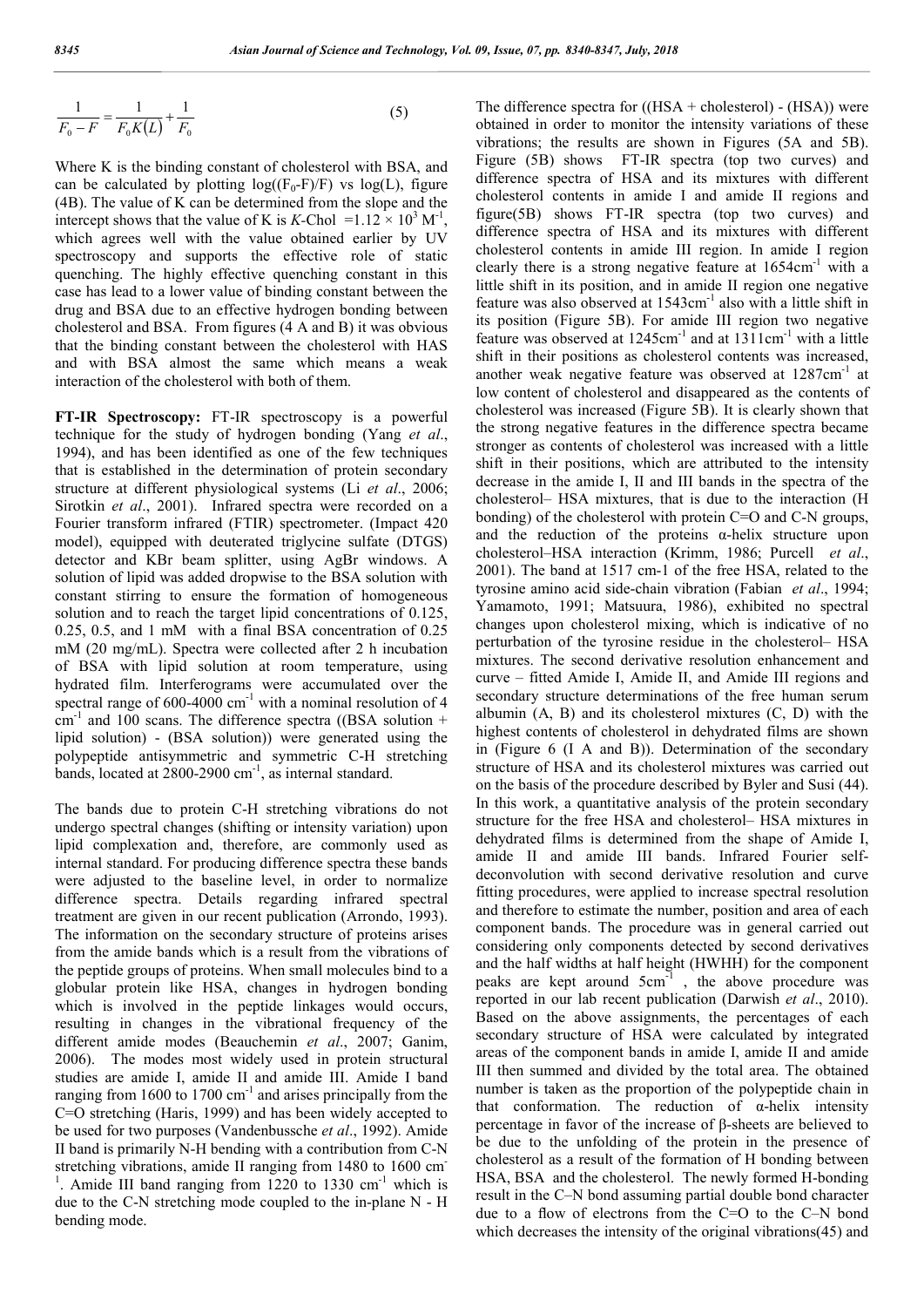the hydrogen bonds in α-helix are formed inside the helix and parallel to the helix axis, while for β-sheet the hydrogen bonds take position in the planes of β-sheets as the preferred orientations especially in the anti-parallel sheets, so the restrictions on the formation of hydrogen bonds in β-sheet relative to the case in  $\alpha$ -helix explains the larger effect on reducing the intensity percentage of α-helix to that of β-sheet. Similar conformational transitions from an  $α$ -helix to β-sheet structure were observed for the protein unfolding upon protonation and heat denaturation (Surewicz *et al*., 1987; Holzbaur *et al*., 1996). The Cholesterol -BSA complexation was characterized by infrared spectroscopy. Since there was no major spectral shifting for the protein amide I band at 1656 cm-1 and amide II band at 1544 cm-1 (C-N stretching coupled with N-H bending modes) $11-13$  upon lipid interaction, the difference spectra  $(BSA solution + cholesterol solution)$  -(BSA solution)) were obtained, in order to monitor the intensity variations of these vibrations, and the results are shown in Figures 5A and 5B.

Similarly, the infrared self-deconvolution with second derivative resolution enhancement and curve-fitting derivative resolution enhancement and curve-fitting procedures<sup>13</sup> were used to determine the protein secondary structure in the presence of cholesterol (Figure 5B). At low cholesterol concentration (0.125 mM), intensity changes were observed for the protein amide I at 1657 cm-1 and amide II at 1546 cm-1, in the difference spectra cholesterol-BSA complexes (Figures 5 A and B; difference, 0.125 mM). Positive features are observed in the difference spectra for amide I and II bands at 1655-1656 for Chol-BSA, (Figure 5A). The positive features are related to an increase in the intensity of the amide I and amide II bands upon lipid complexation, while negative features are due to the reduction of intensity of the amide I band due to the loss of protein R helix structure (Figures 6(II) A and B; difference, 0.125 mM). The spectral changes observed for the amide I and amide II bands (CdO and C-N vibrations) come from lipid-BSA interaction, which aletrs protein conformation. Additional evidence for lipids interaction comes from the shifting of the protein amide A band at 3295 cm-1 (N-H stretching mode) in the free BSA to 3299 (Chol-BSA) upon lipid complexation. As lipid concentration increased to 1 mM, positive features in amide I and II bands were observed at 1651, 1650 (amide I) cm-1 and 1539, 1540 cm-1 (amide II) for both Chol- BSA complexes. (Figures 6Aand 6B; difference, 1 and 0.25 mM). The observed increase in intensity of the amide I band at 1657 cm-1 in the spectra of Chol- BSA suggests a minor alteration, caused by structural changes in intramolecular bonding. Similar infrared spectral changes were observed for the protein amide I band in several drug-protein complexes, where major protein conformational changes occurred (Ahmed Ouameur *et al*., 2006).

#### **Conclusion**

The binding of cholesterol to HSA and BSA have been investigated by fluorescence spectroscopy and by FTIR spectroscopy. From the Fluorescence Investigations we determined values for the binding constant and the quenching constant. The results indicate that the intrinsic fluorescence of HAS and so for BSA was quenched by cholesterol through static quenching mechanism. Analysis of the FTIR spectra reveals that HSA – cholesterol and BSA-Cholesterol interaction results in major protein secondary structural changes in the compositions of  $\alpha$ -helix to that of the  $\beta$ -sheets.

**Acknowledgement:** This work is supported by the German Research Foundation DFG grant No. DR228/24-2

### **REFERENCES**

- Ahmed Ouameur, A., Diamantoglou, S., Sedaghat-Herati, M. R., Nafisi, Sh., Carpentier, R., Tajmir-Riahi, H. A. 2006. *Cell Biochem. Biophys*. 2006, 45, 203–213.
- Arrondo J L., Muga A. 1993. Quantitative studies of the structure of proteins in solution by Fourier-transform infrared spectroscopy. Prog. *Biophys. Mol. Biol*., 59: 23-56.
- Beauchemin, R., N' soukpoe-Kossi, C. N., Thomas, T. J., Thomas, T., Carpentier, R., Tajmir-Riahi, H. A. 2007. *Biomacromolecules*, *8*, 3177–3183.
- Byler M. and Susi H. 1986. Examination of the secondary structure of proteins by deconvolved FTIR spectra. *Biopolymers*. 25: 469-487.
- Cheng F Q., Wang Y P., Li Z P., Chuan D. 2006. Fluorescence study on the interaction of human serum albumin with bromsulphalein. *Spectrochimica Acta Part* A. 65: 1144- 1147.
- Cui F., Qin L., Zhang G., Liu X., Yao X., Lei B. 2008. A concise approach to 1,11-
- Cui F., Wang J., Cui Y., Yao X., Qu G., Lu Y. 2007. Investigation of interaction between human serum albumin and N6-(2-hydroxyethyl) adenosine by fluorescence spectroscopy and molecular modelling. *Luminescence*. 22: 546-553.
- Darwish S M., Abu sharkh S E., Abu Teir M M., Makharza S A., Abu hadid M M. 2010. Spectroscopic investigations of pentobarbital interaction with human serum albumin. *Journal of Molecular Structure*. 963: 122-129.
- didechloro-6-methyl-40-O-demethyl rebeccamycin and its binding to human serum albumin: Fluorescence spectroscopy and molecular modeling method. *Bioorganic and Medical Chemistry*.16: 7615-7621.
- Eftink M.R. 1991. Fluorescence Quenching Reactions: Probing Biological Macro molecular structures. In Biophysical and Biochemical Aspects of Fluorescence Spectroscopy, Plenum, New York.
- Fabian H., Schultz C., Backmann J., Hahn U., Saenger W., Mantsch H H., Naumann D. 1994. Impact of point mutations on the structure and thermal stability of ribonuclease T1 in aqueous solution probed by Fourier transform infrared spectroscopy. *Biochemistry*. 33: 10725- 10730.
- Ganim Z. and Tokmakoff A. 2006. Spectral Signatures of Heterogeneous Protein Ensembles Revealed by MD Simulations of 2DIR Spectra. *Biophysical Journal*. 91: 2636-2646.
- Gerbanowski, A., Malabat, C., Rabiller, C., Gueguen, J. (1999). *J. Agric. Food Chem*. 47, p5218.
- Ha J S., Theriault A., Bhagavan N V., Ha C E. 2006. Fatty acids bound to human serum albumin and its structural variants modulate apolipoprotein B secretion in HepG2 cells. *Biochimica et Biophysica Acta*.1761: 717-724.
- Hardie D G. 1991. Biochemical Messengers, Hormones, Neurotransmitters And Growth Factors, 1st, university press, Cambridge.
- Haris P I., and Severcan F. 1999. FTIR spectroscopic characterization of protein structure in aqueous and nonaqueous media. *Journal of Molecular Catalysis B: Enzymatic*. 7: 207-221.